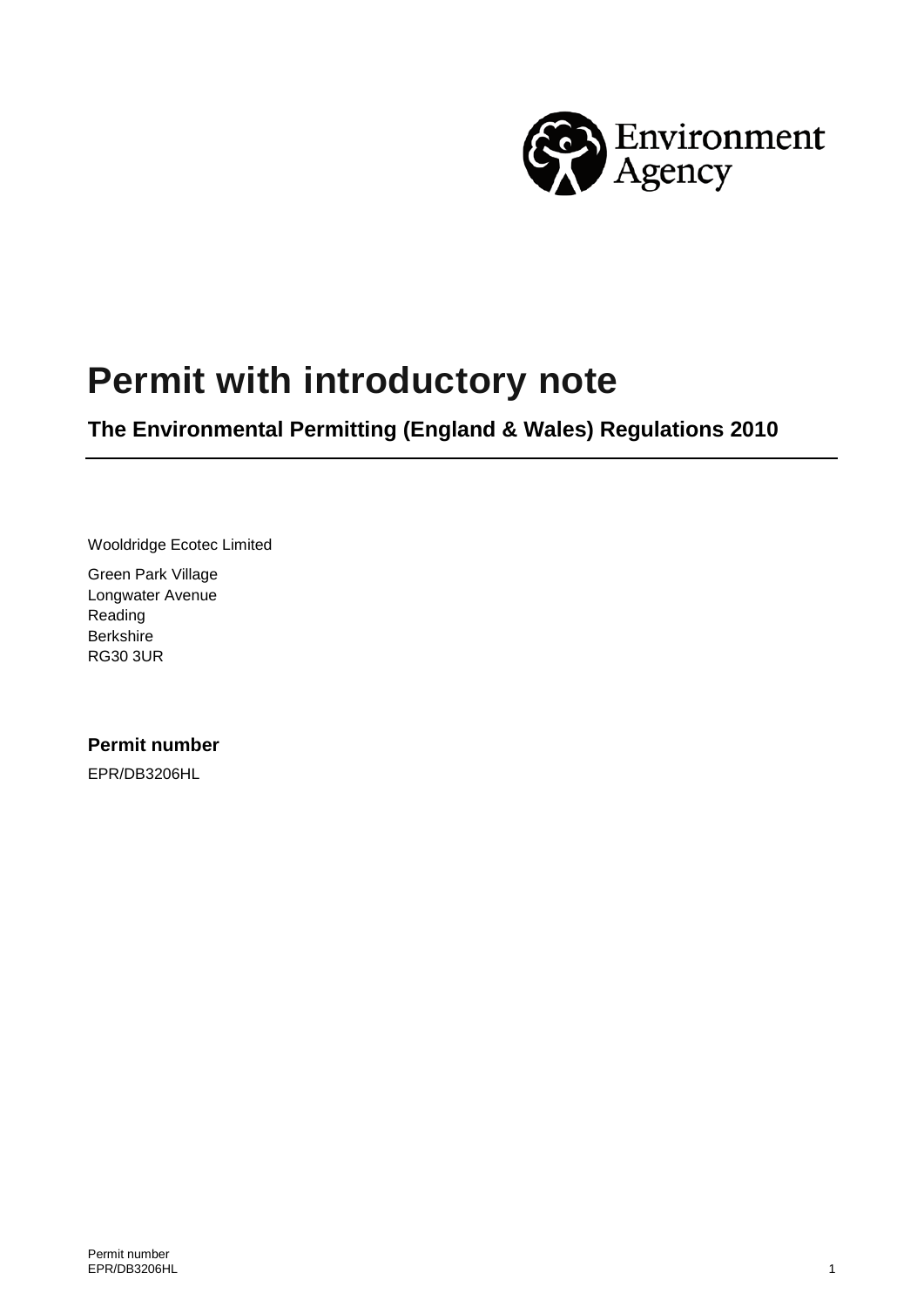## **Green Park Village Permit number EPR/DB3206HL**

### **Introductory note**

#### **This introductory note does not form a part of the permit**

The main features of the permit are as follows.

The importation of 622,800 tonnes of inert waste materials to raise ground levels of the development platform level as specified in the Flood Risk Assessment and Planning Permission to mitigate the risk of flooding.

Green Park Village comprises a mixed use development including new homes, commercial space, retail premises, a primary school and associated infrastructure.

The site is approximately 24 hectares of which 4 hectares comprises the central lake from historical gravel extraction. A significant proportion of the site has been previously subject to commercial development, mineral extraction or waste transfer activities.

If you need to deploy mobile plant under a mobile plant permit at a site that is subject to a site based permit to enable you to complete the recovery activity, there will be inconsistencies between the requirements of the two permits and, in this situation, those of the site based permit prevail. Therefore you must be able to deliver the desired recovery activity through use of this permit alone, without relying upon the subsequent use of a separate mobile plant permit.

| <b>Status log of the permit</b>   |                         |                                                                                                                   |
|-----------------------------------|-------------------------|-------------------------------------------------------------------------------------------------------------------|
| <b>Description</b>                | Date                    | <b>Comments</b>                                                                                                   |
| Application EPR/DB3206HL/A001     | Duly made<br>06/11/2015 | Application for a deposit for recovery activity permit.                                                           |
| Schedule 5 Response               | 01/02/2016              | Answers for Recovery versus Deposit questions                                                                     |
| Schedule 5 Response               | 07/03/2016              | <b>Combined Recovery Plan</b>                                                                                     |
| Additional information received   | 06/04/2016              | Confirmation of non-waste availability and cost for<br>Recovery versus Deposit                                    |
| Additional information received   | 06/04/2016              | Renewed Continuing Competency Certificate                                                                         |
| Additional information received   | 14/04/2016              | Final Hydrogeological Risk Assessment                                                                             |
| Additional information received   | 14/04/2016              | Further details and drawings on the levels of the<br>proposed marginal shelves in relation to the water<br>levels |
| Additional information received   | 28/04/2016              | <b>Updated Site Plan</b>                                                                                          |
| Additional information received   | 28/04/2016              | Renumbered Waste Recovery Plan (v2)                                                                               |
| Additional information received   | 06/05/2016              | Updated drawing detailing buffers around haul road                                                                |
| Permit determined<br>EPR/DB3206HL | 11/05/2016              | Permit issued to Wooldridge Ecotec Limited.                                                                       |

The status log of the permit sets out the permitting history, including any changes to the permit reference number.

End of introductory note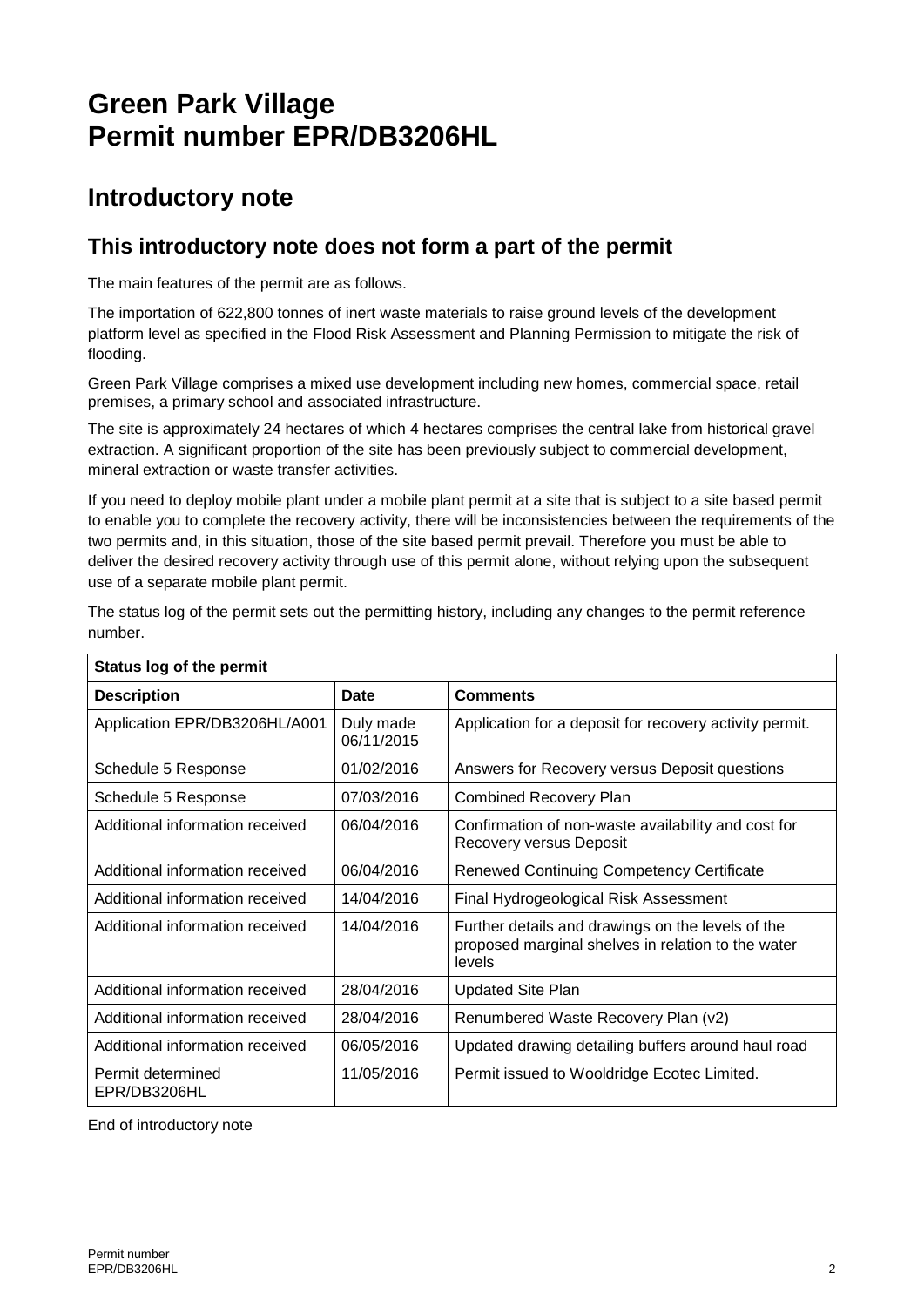### **Permit**

### **The Environmental Permitting (England and Wales) Regulations 2010**

#### **Permit number**

#### **EPR/DB3206HL**

The Environment Agency hereby authorises, under regulation 13 of the Environmental Permitting (England and Wales) Regulations 2010

**Wooldridge Ecotec Limited** ("the operator"),

whose registered office is

**Unit 17 Hall Grove Farm Industrial Estate Bagshot Surrey GU19 5HP**

company registration number 03399413

to operate waste operations at

**Green Park Village Longwater Avenue Reading Berkshire RG30 3UR**

to the extent authorised by and subject to the conditions of this permit.

| <b>Name</b>   | <b>Date</b> |
|---------------|-------------|
| Rebecca Geden | 11/05/2016  |

Authorised on behalf of the Environment Agency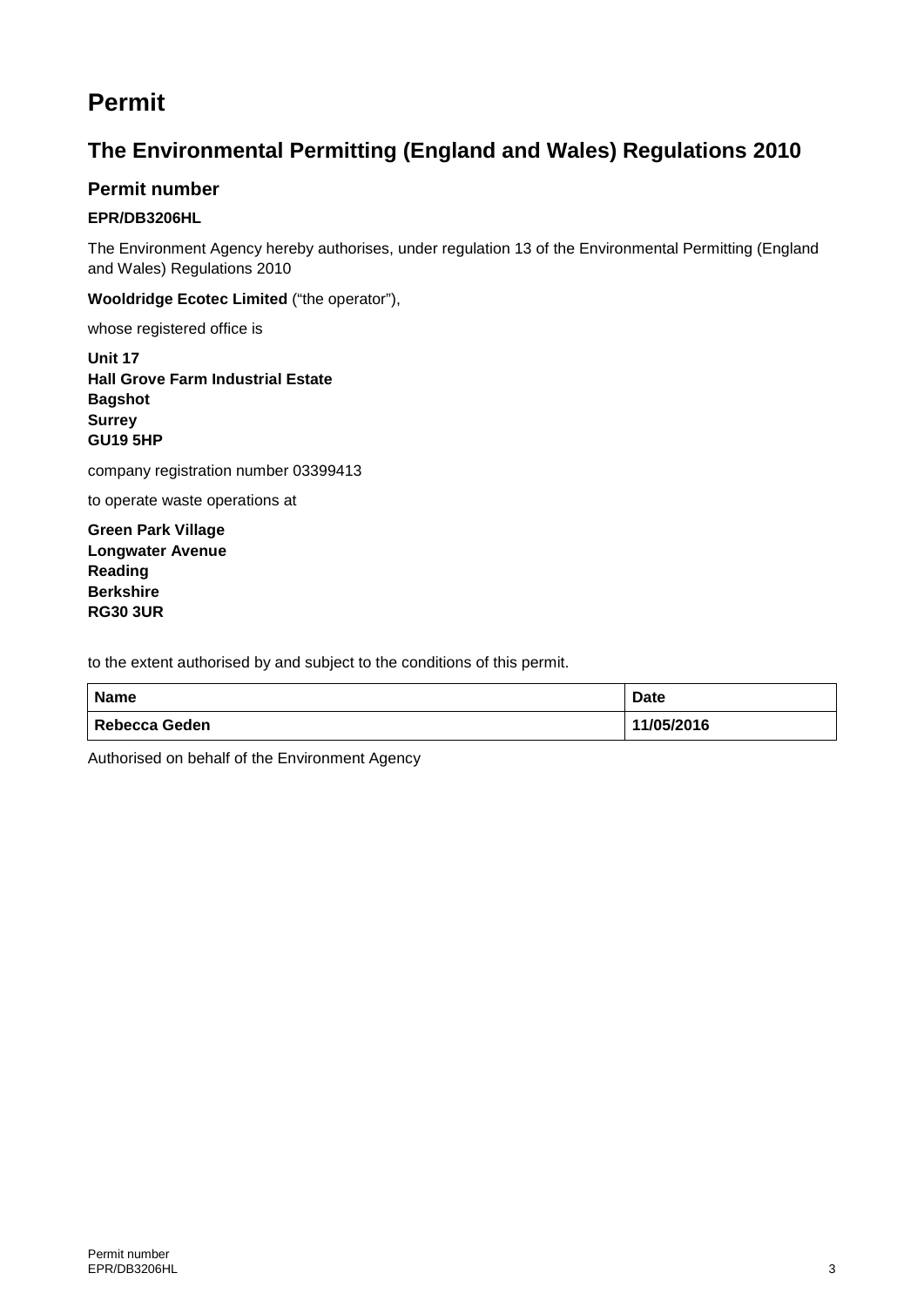## **Conditions**

### **1 Management**

#### **1.1 General management**

- 1.1.1 The operator shall manage and operate the activities:
	- (a) in accordance with a written management system that identifies and minimises risks of pollution, including those arising from operations, maintenance, accidents, incidents, non-conformances, closure and those drawn to the attention of the operator as a result of complaints; and
	- (b) using sufficient competent persons and resources.
- 1.1.2 Records demonstrating compliance with condition 1.1.1 shall be maintained.
- 1.1.3 Any person having duties that are or may be affected by the matters set out in this permit shall have convenient access to a copy of it kept at or near the place where those duties are carried out.
- 1.1.4 The operator shall comply with the requirements of an approved competence scheme.

#### **1.2 Avoidance, recovery and disposal of wastes produced by the activities**

- 1.2.1 The operator shall take appropriate measures to ensure that:
	- (a) the waste hierarchy referred to in Article 4 of the Waste Framework Directive is applied to the generation of waste by the activities; and
	- (b) any waste generated by the activities is treated in accordance with the waste hierarchy referred to in Article 4 of the Waste Framework Directive; and
	- (c) where disposal is necessary, this is undertaken in a manner which minimises its impact on the environment.
- 1.2.2 The operator shall review and record at least every four years whether changes to those measures should be made and take any further appropriate measures identified by a review.

## **2 Operations**

#### **2.1 Permitted activities**

2.1.1 The operator is only authorised to carry out the activities specified in schedule 1 table S1.1 (the 'activities').

#### 2.2 The site

2.2.1 The activities shall not extend beyond the site, being the land shown edged in a dashed green line on the site plan at schedule 7 to this permit.

#### **2.3 Operating techniques**

2.3.1 The activities shall, subject to the conditions of this permit, be operated using the techniques and in the manner described in the documentation specified in schedule 1, table S1.2, unless otherwise agreed in writing by the Environment Agency.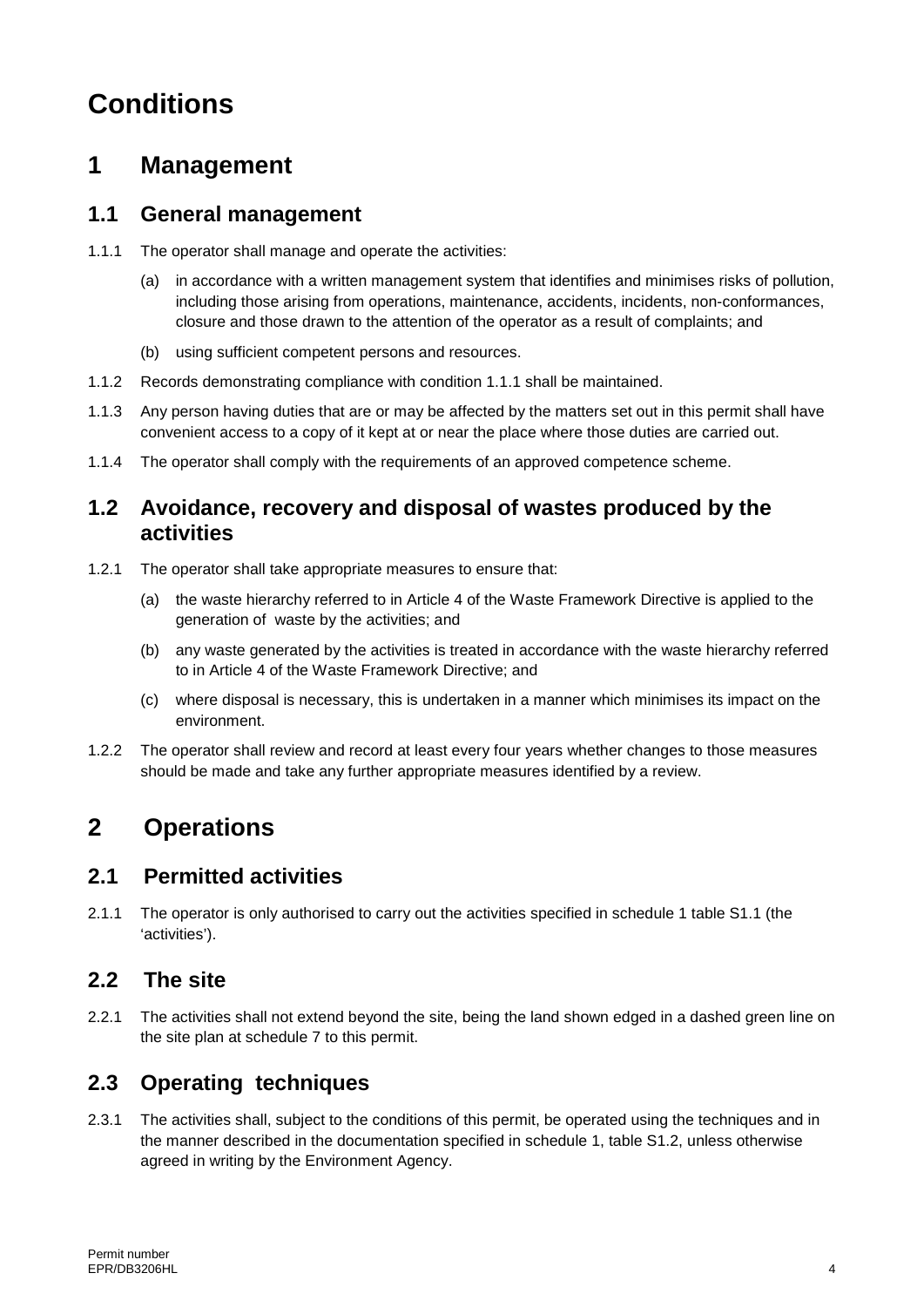2.3.2 If notified by the Environment Agency that the activities are giving rise to pollution, the operator shall submit to the Environment Agency for approval within the period specified, a revision of any plan or other documentation ('plan') specified in schedule 1, table S1.2 or otherwise required under this permit which identifies and minimises the risks of pollution relevant to that plan , and shall implement the approved revised plan in place of the original from the date of approval, unless otherwise agreed in writing by the Environment Agency.

#### **2.4 Waste Acceptance**

- 2.4.1 Waste shall only be accepted if:
	- (a) it is of a type and quantity listed in schedule 2 table S2.1;
	- (b) it fulfils the approved waste acceptance criteria;
	- (c) all the approved waste acceptance procedures have been completed; and
	- (d) it conforms to the description in the documentation supplied by the producer and holder.
- 2.4.2 The operator shall visually inspect:
	- (a) without unloading it, waste that is not in an enclosed container or enclosed vehicle on arrival at the site; and
	- (b) waste at the point of deposit

and shall satisfy itself that it conforms to the basic characterisation documentation submitted by the holder.

2.4.3 The total quantity of waste that shall be deposited under the permit shall be limited by the final levels shown on the final levels cross sections referenced in schedule 1 table S1.2.

#### **2.5 Emissions of substances not controlled by emission limits**

- 2.5.1 Emissions of substances not controlled by emission limits (excluding odour) shall not cause pollution. The operator shall not be taken to have breached this condition if appropriate measures, including, but not limited to, those specified in any approved emissions management plan, have been taken to prevent or where that is not practicable, to minimise, those emissions.
- 2.5.2 The operator shall:
	- (a) if notified by the Environment Agency that the activities are giving rise to pollution, submit to the Environment Agency for approval within the period specified, an emissions management plan which identifies and minimises the risks of pollution from emissions of substances not controlled by emission limits;
	- (b) implement the approved emissions management plan, from the date of approval, unless otherwise agreed in writing by the Environment Agency.

#### **2.6 Odour**

- 2.6.1 Emissions from the activities shall be free from odour at levels likely to cause pollution outside the site, as perceived by an authorised officer of the Environment Agency, unless the operator has used appropriate measures, including, but not limited to, those specified in any approved odour management plan, to prevent or where that is not practicable to minimise the odour.
- 2.6.2 The operator shall:
	- (a) if notified by the Environment Agency that the activities are giving rise to pollution outside the site due to odour, submit to the Environment Agency for approval within the period specified, an odour management plan which identifies and minimises the risks of pollution from odour;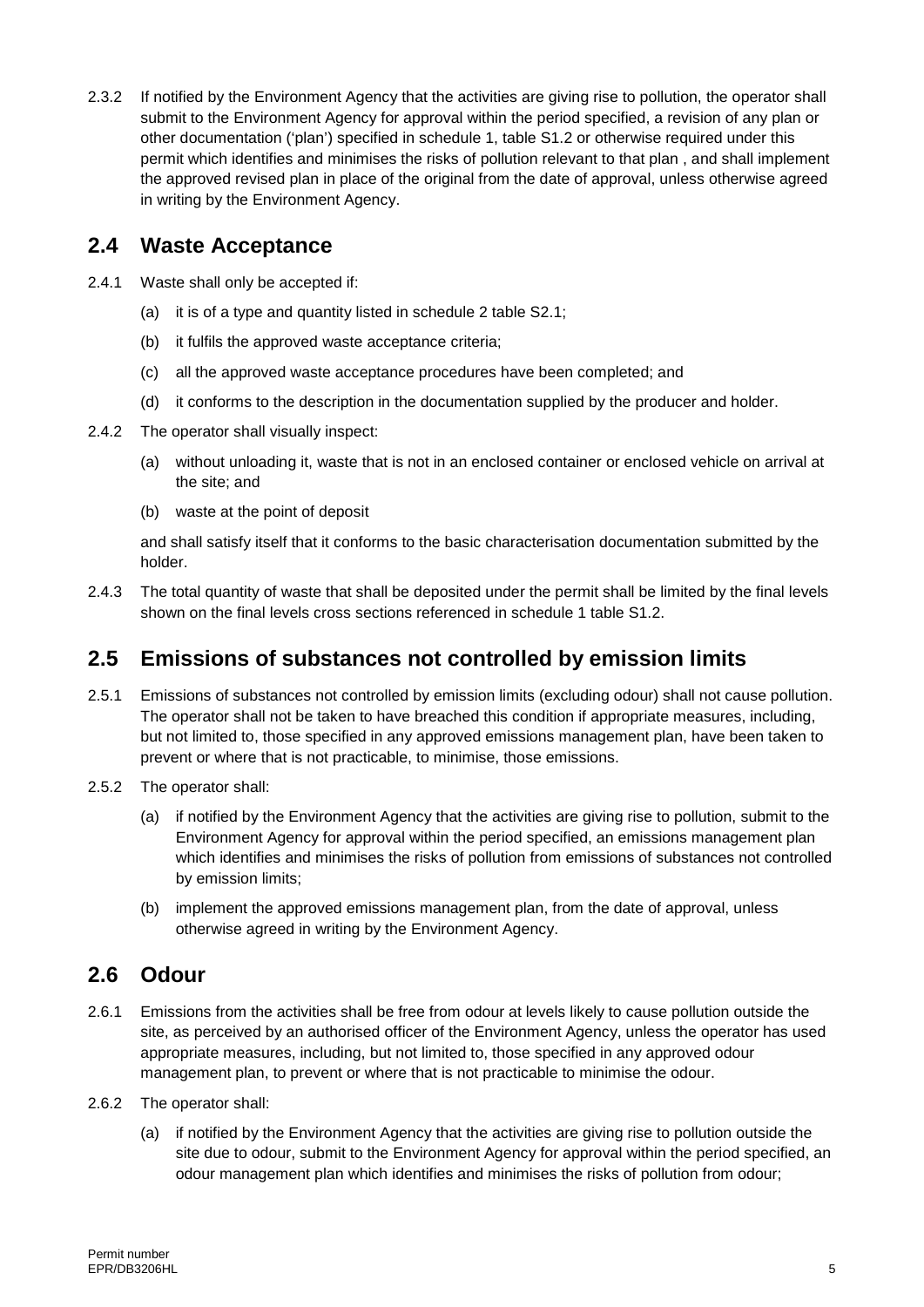(b) implement the approved odour management plan, from the date of approval, unless otherwise agreed in writing by the Environment Agency.

#### **2.7 Noise and vibration**

- 2.7.1 Emissions from the activities shall be free from noise and vibration at levels likely to cause pollution outside the site, as perceived by an authorised officer of the Environment Agency, unless the operator has used appropriate measures, including, but not limited to, those specified in any approved noise and vibration management plan to prevent or where that is not practicable to minimise the noise and vibration.
- 2.7.2 The operator shall:
	- (a) if notified by the Environment Agency that the activities are giving rise to pollution outside the site due to noise and vibration, submit to the Environment Agency for approval within the period specified, a noise and vibration management plan which identifies and minimises the risks of pollution from noise and vibration;
	- (b) implement the approved noise and vibration management plan, from the date of approval, unless otherwise agreed in writing by the Environment Agency.

### **3 Information**

#### **3.1 Records**

3.1.1 All records required to be made by this permit shall:

- (a) be legible;
- (b) be made as soon as reasonably practicable;
- (c) if amended, be amended in such a way that the original and any subsequent amendments remain legible, or are capable of retrieval; and
- (d) be retained, unless otherwise agreed in writing by the Environment Agency, for at least 6 years from the date when the records were made or, in the case of the following records, until permit surrender:
	- (i) off-site environmental effects;
	- (ii) matters which affect the condition of the land and groundwater; and
	- (iii) waste types and quantities.
- 3.1.2 The operator shall maintain and implement a system which ensures that a record is made of the quantity, characteristics, date of delivery, origin and the identity of the carrier and producer of any waste that is received for recovery. Any information regarded by the operator as commercially confidential shall be clearly identified in the record.
- 3.1.3 The operator shall keep on site all records, plans and the management system required to be maintained by this permit, unless otherwise agreed in writing by the Environment Agency.

#### **3.2 Reporting**

- 3.2.1 The operator shall send all reports and notifications required by the permit to the Environment Agency using the contact details supplied in writing by the Environment Agency.
- 3.2.2 Within one month of the end of each quarter, the operator shall submit to the Environment Agency using the form made available for the purpose, the information specified on the form relating to the site and the waste accepted and removed from it during the previous quarter.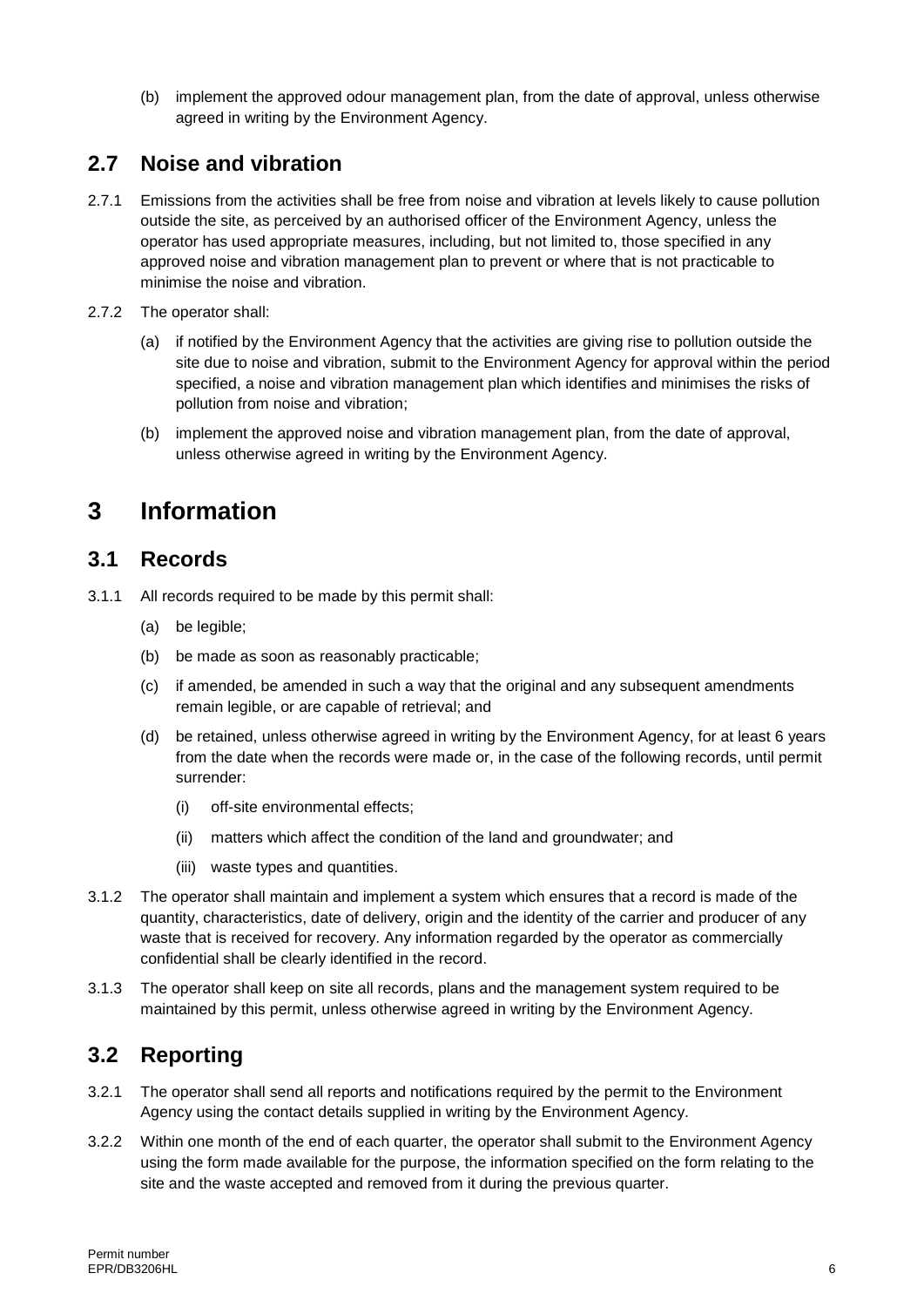#### **3.3 Notifications**

- 3.3.1 The Environment Agency shall be notified without delay following the detection of:
	- (a) any malfunction, breakdown or failure of equipment or techniques, accident, or emission of a substance not controlled by an emission limit which has caused, is causing or may cause significant pollution;
	- (b) the breach of a limit specified in the permit; or
	- (c) any significant adverse environmental effects.
- 3.3.2 Any information provided under condition 4.3.1 shall be confirmed by sending the information listed in schedule 5 to this permit within the time period specified in that schedule.
- 3.3.3 Where the Environment Agency has requested in writing that it shall be notified when the operator is to undertake monitoring and/or spot sampling, the operator shall inform the Environment Agency when the relevant monitoring and/or spot sampling is to take place. The operator shall provide this information to the Environment Agency at least 14 days before the date the monitoring is to be undertaken.
- 3.3.4 The Environment Agency shall be notified within 14 days of the occurrence of the following matters, except where such disclosure is prohibited by Stock Exchange rules:

Where the operator is a registered company:

- (a) any change in the operator's trading name, registered name or registered office address; and
- (b) any steps taken with a view to the operator going into administration, entering into a company voluntary arrangement or being wound up.

Where the operator is a corporate body other than a registered company:

- (a) any change in the operator's name or address; and
- (b) any steps taken with a view to the dissolution of the operator.

In any other case:

- (a) the death of any of the named operators (where the operator consists of more than one named individual);
- (b) any change in the operator's name(s) or address(es); and
- (c) any steps taken with a view to the operator, or any one of them, going into bankruptcy, entering into a composition or arrangement with creditors, or, in the case of them being in a partnership, dissolving the partnership.
- 3.3.5 Where the operator proposes to make a change in the nature or functioning, or an extension of the activities, which may have consequences for the environment and the change is not otherwise the subject of an application for approval under the Regulations or this permit:
	- (a) the Environment Agency shall be notified at least 14 days before making the change; and
	- (b) the notification shall contain a description of the proposed change in operation.
- 3.3.6 The operator shall notify the Environment Agency in writing:
	- (a) at least 14 days before the commencement of the recovery activity;
	- (b) within 14 days of completion of the recovery activity.

#### **3.4 Interpretation**

3.4.1 In this permit the expressions listed in schedule 6 shall have the meaning given in that schedule.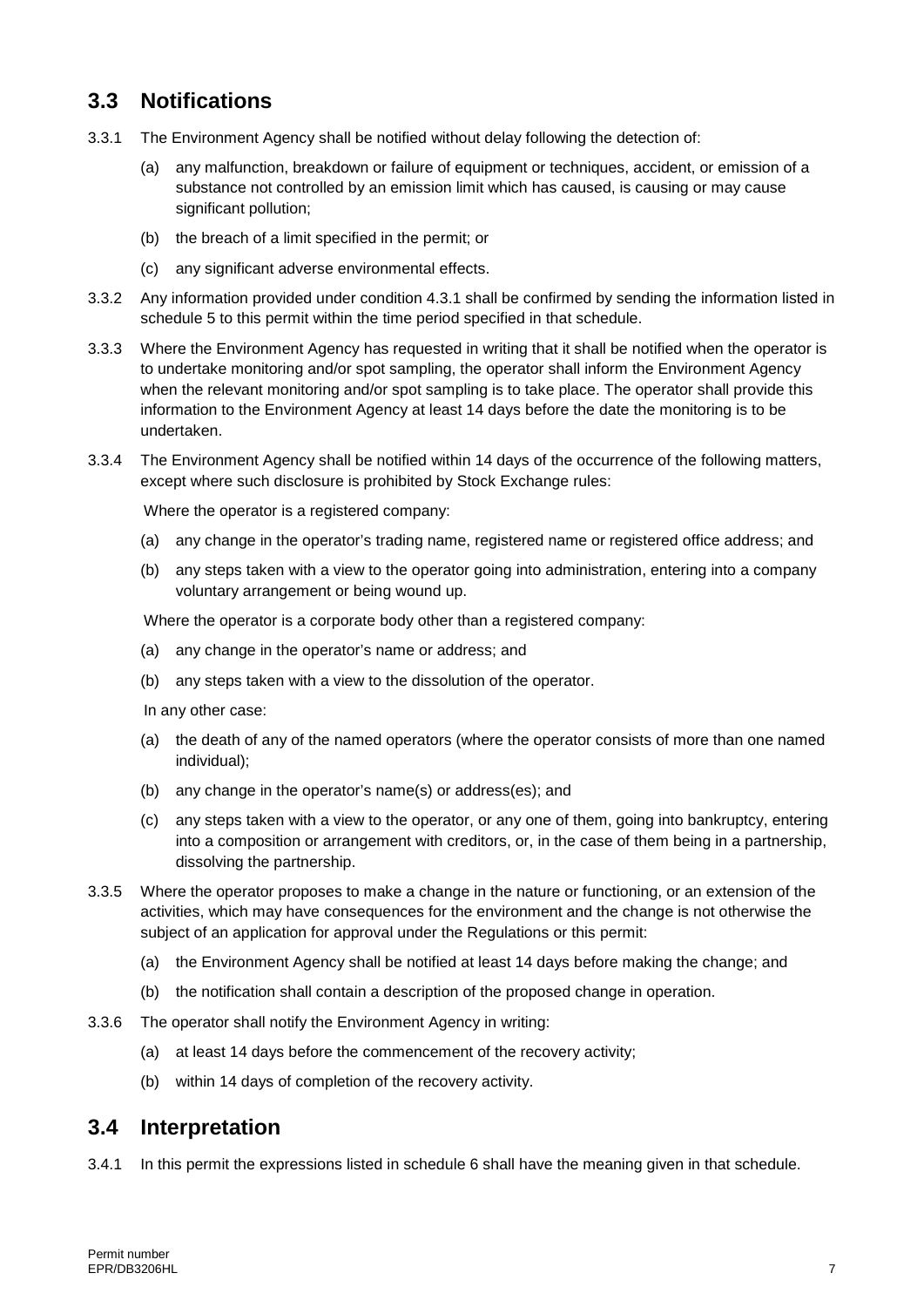3.4.2 In this permit references to reports and notifications mean written reports and notifications, except where reference is made to notification being made 'without delay', in which case it may be provided by telephone.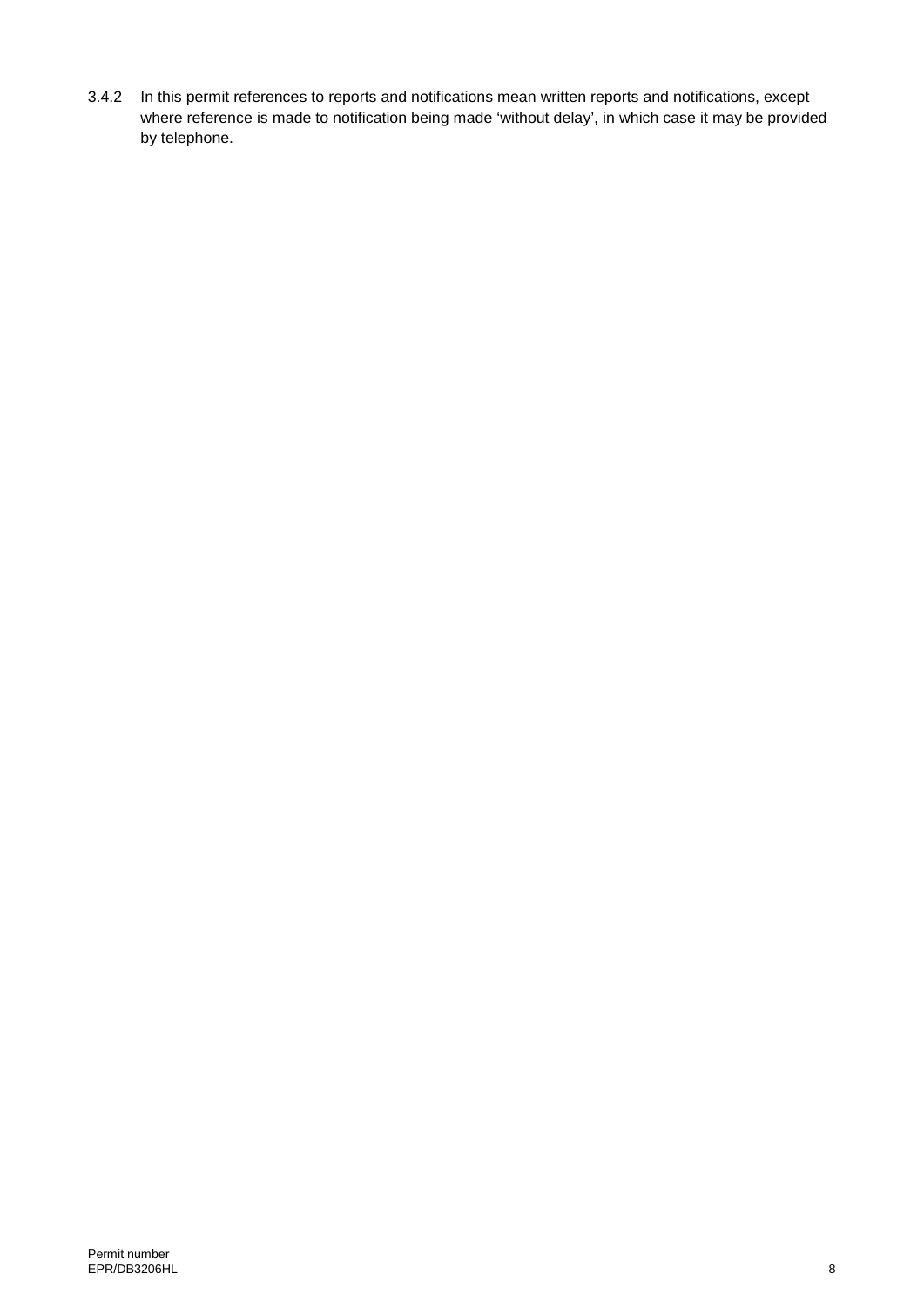# **Schedule 1 – Operations**

| <b>Table S1.1 activities</b>                                                                                               |                                                                                           |
|----------------------------------------------------------------------------------------------------------------------------|-------------------------------------------------------------------------------------------|
| Description of activities for waste<br>operations                                                                          | <b>Limits of activities</b>                                                               |
| R13: Storage of waste pending R5<br>(excluding temporary storage, pending<br>collection, on the site where it is produced) | Secure storage and deposit of wastes listed in table S2.1 for<br>the purpose of recovery. |
| R5: Recycling/reclamation of other<br>inorganic compounds                                                                  | Storage of waste prior to recovery shall be limited to three<br>years.                    |
|                                                                                                                            | Waste types and quantities as specified in table S2.1.                                    |

| <b>Table S1.2 Operating techniques</b> |                                                                                                                                                                                         |                                                                                                     |
|----------------------------------------|-----------------------------------------------------------------------------------------------------------------------------------------------------------------------------------------|-----------------------------------------------------------------------------------------------------|
| <b>Description</b>                     | <b>Parts</b>                                                                                                                                                                            | Date Received                                                                                       |
| Application<br>EPR/DB3206HL/A001       | Approved waste recovery plan document reference Green<br>Park Village v2 including additional information received and<br>in response to section 1c of Part B4 of the application form. | Waste<br>Recovery Plan:<br>28/04/16                                                                 |
|                                        |                                                                                                                                                                                         | Additional<br>response to<br>Schedule 5<br>information:<br>$01/02/16$ ,<br>07/03/16 and<br>06/04/16 |
| Further information<br>received        | Final levels cross sections (reference Appendix C of Green<br>Park Village Waste Recovery Plan v2)                                                                                      | 28/04/16                                                                                            |
| Further information<br>received        | Waste acceptance criteria (reference Hydrogeological Risk<br>Assessment v3)                                                                                                             | 14/04/16                                                                                            |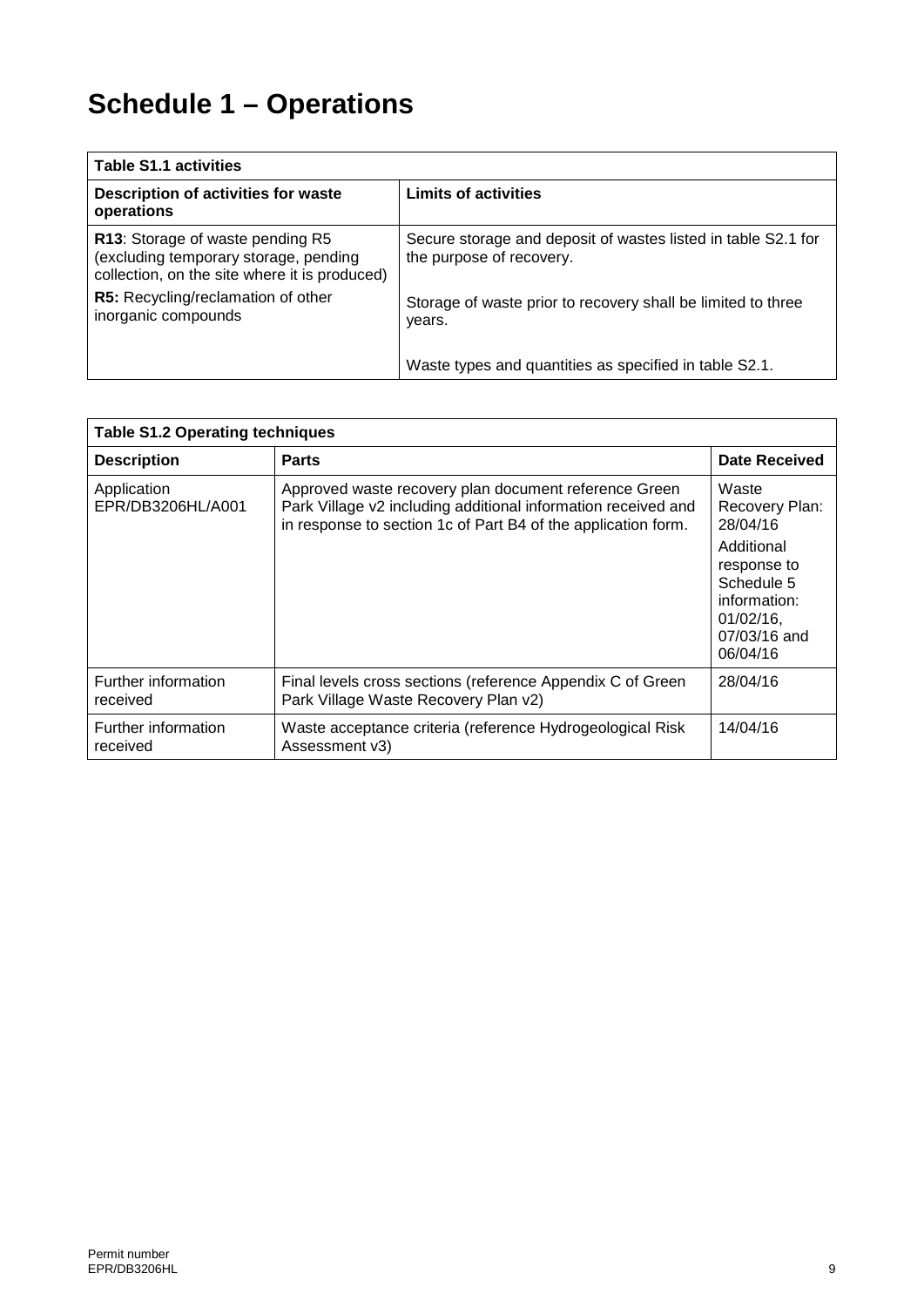# **Schedule 2 – Waste types, raw materials and fuels**

| Table S2.1 Permitted waste types and quantities for use of waste in deposit for recovery |                                                                                                                                                                                                                                     |  |
|------------------------------------------------------------------------------------------|-------------------------------------------------------------------------------------------------------------------------------------------------------------------------------------------------------------------------------------|--|
| Maximum<br>quantity                                                                      | The total quantity of waste accepted at the site shall be less than 622,800 tonnes                                                                                                                                                  |  |
| <b>Exclusions</b>                                                                        | Wastes having any of the following characteristics shall not be accepted:                                                                                                                                                           |  |
|                                                                                          | consisting solely or mainly of dusts, powders or loose fibres<br>$\bullet$                                                                                                                                                          |  |
|                                                                                          | hazardous wastes<br>$\bullet$<br>wastes in liquid form<br>٠                                                                                                                                                                         |  |
| <b>Waste code</b>                                                                        | <b>Description</b>                                                                                                                                                                                                                  |  |
| 01                                                                                       | <b>WASTES RESULTING FROM EXPLORATION, MINING, QUARRYING, AND</b><br>PHYSICAL AND CHEMICAL TREATMENT OF MINERALS                                                                                                                     |  |
| 01 01                                                                                    | wastes from mineral excavation                                                                                                                                                                                                      |  |
| 01 01 02                                                                                 | wastes from non metalliferous excavation                                                                                                                                                                                            |  |
| 01 04                                                                                    | wastes from physical and chemical processing of non-metalliferous minerals                                                                                                                                                          |  |
| 01 04 08                                                                                 | waste gravel and crushed rocks other than those containing dangerous substances                                                                                                                                                     |  |
| 01 04 09                                                                                 | waste sand and clays                                                                                                                                                                                                                |  |
| 10                                                                                       | <b>WASTES FROM THERMAL PROCESSES</b>                                                                                                                                                                                                |  |
| 10 12                                                                                    | wastes from manufacture of ceramic goods, bricks, tiles and construction<br>products                                                                                                                                                |  |
| 10 12 08                                                                                 | waste ceramics, bricks, tiles and construction products (after thermal processing)                                                                                                                                                  |  |
| 17                                                                                       | CONSTRUCTION AND DEMOLITION WASTES (INCLUDING EXCAVATED SOIL<br><b>FROM CONTAMINATED SITES)</b>                                                                                                                                     |  |
| 1701                                                                                     | concrete, bricks, tiles and ceramics                                                                                                                                                                                                |  |
| 17 01 01                                                                                 | concrete                                                                                                                                                                                                                            |  |
| 17 01 02                                                                                 | bricks                                                                                                                                                                                                                              |  |
| 17 01 03                                                                                 | tiles and ceramics                                                                                                                                                                                                                  |  |
| 17 01 07                                                                                 | mixtures of concrete, bricks, tiles and ceramics                                                                                                                                                                                    |  |
| 1705                                                                                     | soil (including excavated soil from contaminated sites), stones and dredging spoil                                                                                                                                                  |  |
| 17 05 04                                                                                 | soil and stones (excluding topsoil and peat)                                                                                                                                                                                        |  |
| 17 05 08                                                                                 | track ballast, soil and stones other than those containing dangerous substances                                                                                                                                                     |  |
| 19                                                                                       | WASTES FROM WASTE MANAGEMENT FACILITIES, OFF-SITE WASTE WATER<br>TREATMENT PLANTS AND THE PREPARATION OF WATER INTENDED FOR<br>HUMAN CONSUMPTION AND WATER FOR INDUSTRIAL USE                                                       |  |
| 19 12                                                                                    | wastes from the mechanical treatment of waste (for example sorting, crushing,<br>compacting, pelletising) not otherwise specified                                                                                                   |  |
| 19 12 09                                                                                 | minerals (for example sand, stones) from the treatment of waste aggregates that are<br>otherwise naturally occurring minerals - excludes fines from treatment of any non-<br>hazardous waste or gypsum from recovered plasterboard. |  |
| 20                                                                                       | MUNICIPAL WASTES (HOUSEHOLD WASTE AND SIMILAR COMMERCIAL,<br>INDUSTRIAL AND INSTITUTIONAL WASTES) INCLUDING SEPARATELY<br><b>COLLECTED FRACTIONS</b>                                                                                |  |
| 20 02                                                                                    | garden and park wastes (including cemetery waste)                                                                                                                                                                                   |  |
| 20 02 02                                                                                 | soil and stones (excluding topsoil and peat)                                                                                                                                                                                        |  |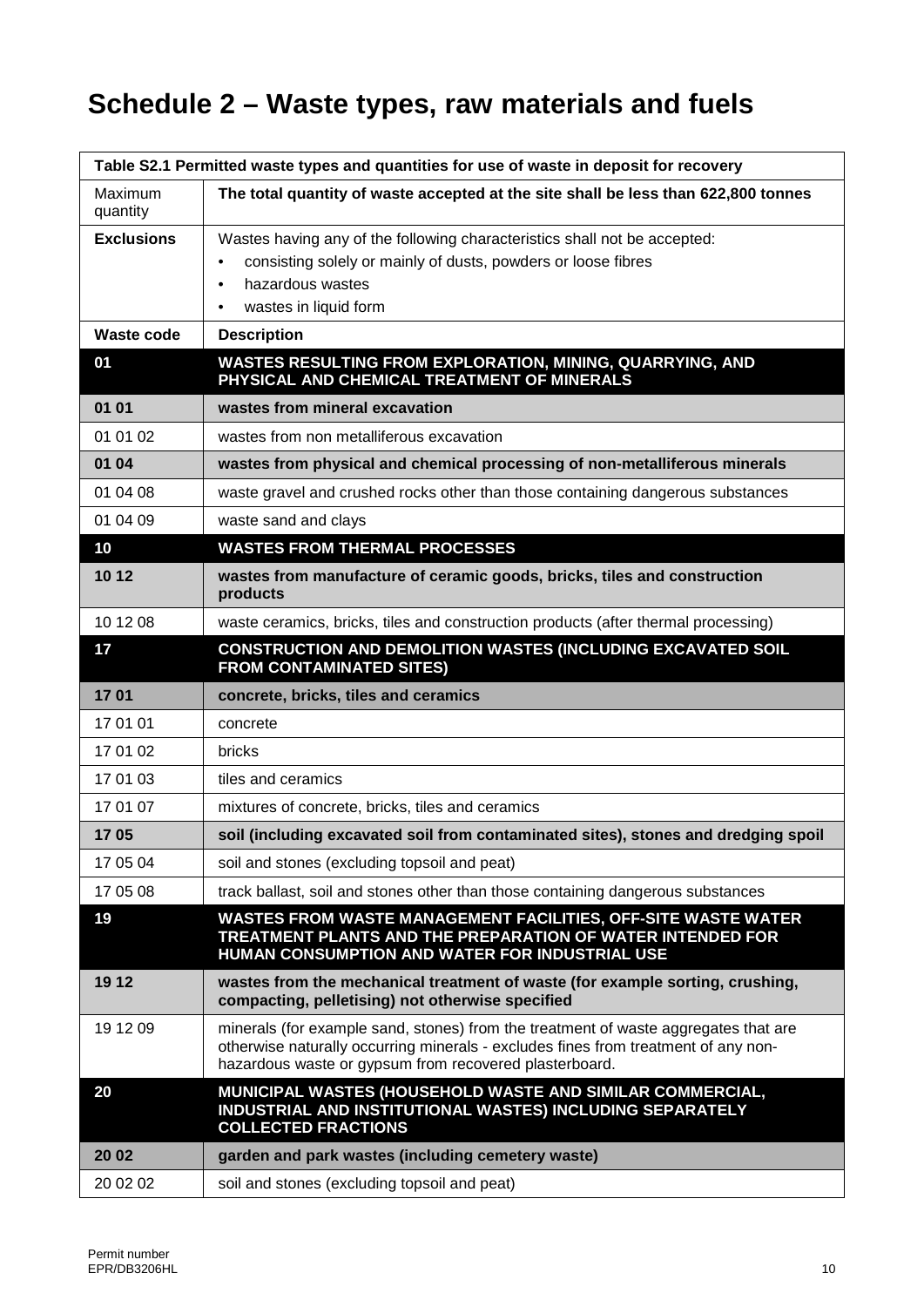# **Schedule 3 – Emissions and monitoring**

There are no emission limits or associated monitoring requirements.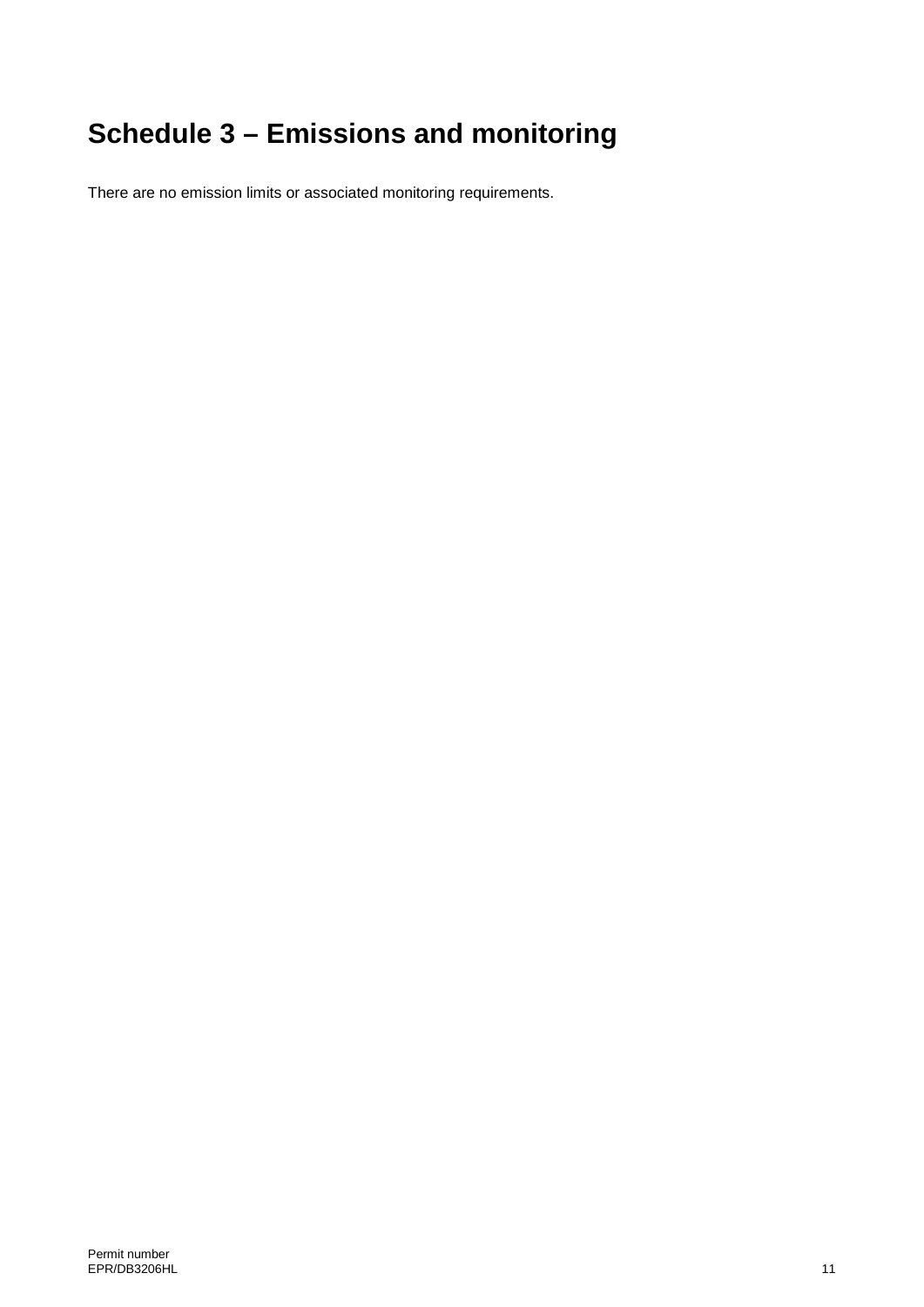# **Schedule 4 – Reporting**

There is no reporting under this schedule.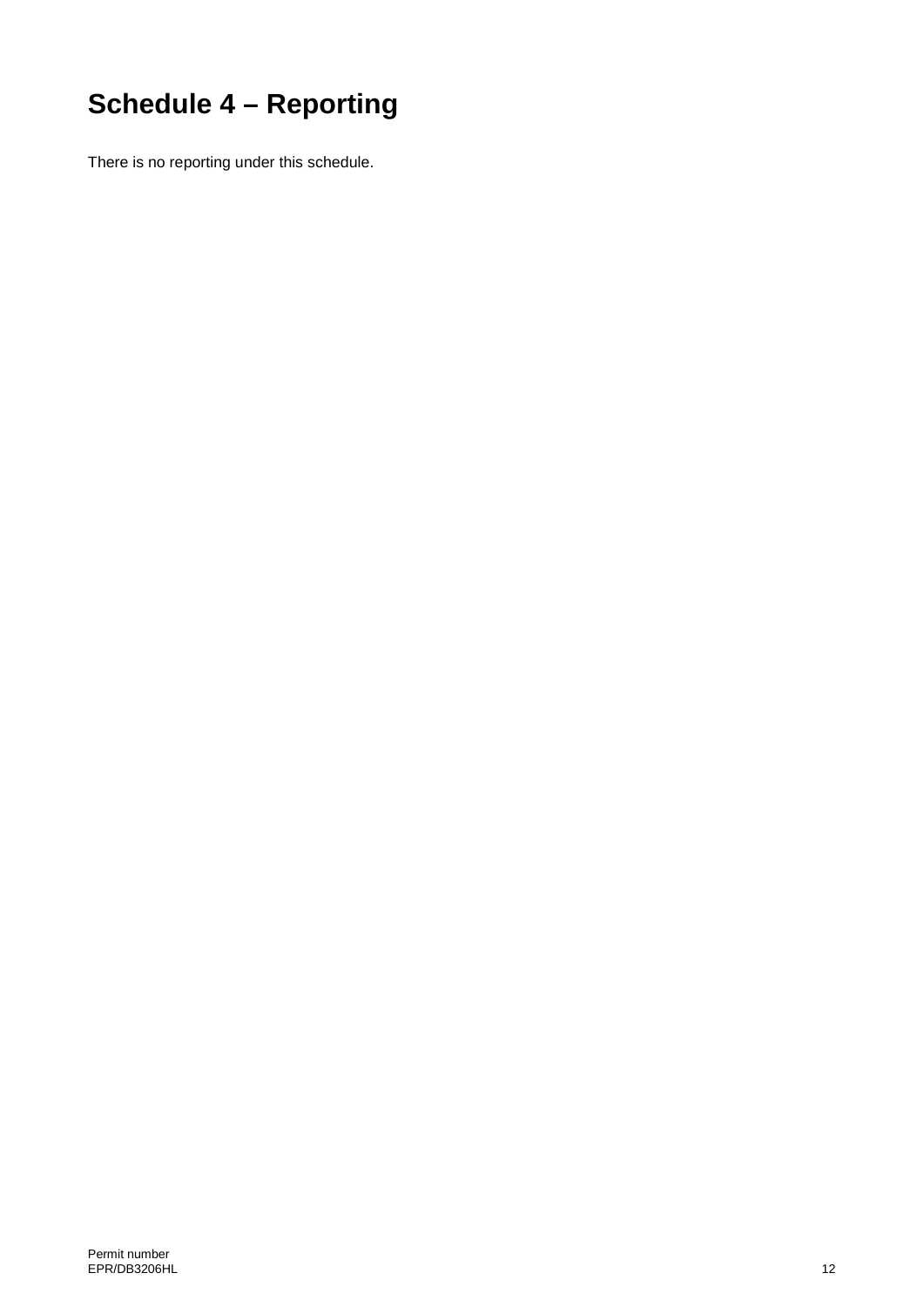## **Schedule 5 – Notification**

These pages outline the information that the operator must provide.

Units of measurement used in information supplied under Part A and B requirements shall be appropriate to the circumstances of the emission. Where appropriate, a comparison should be made of actual emissions and authorised emission limits.

If any information is considered commercially confidential, it should be separated from non-confidential information, supplied on a separate sheet and accompanied by an application for commercial confidentiality under the provisions of the EP Regulations.

## **Part A**

| Permit Number                  |  |
|--------------------------------|--|
| Name of operator               |  |
| <b>Location of Facility</b>    |  |
| Time and date of the detection |  |

| (a) Notification requirements for any malfunction, breakdown or failure of equipment or techniques,<br>accident, or emission of a substance not controlled by an emission limit which has caused, is<br>causing or may cause significant pollution |  |
|----------------------------------------------------------------------------------------------------------------------------------------------------------------------------------------------------------------------------------------------------|--|
| To be notified within 24 hours of detection                                                                                                                                                                                                        |  |
| Date and time of the event                                                                                                                                                                                                                         |  |
| Reference or description of the<br>location of the event                                                                                                                                                                                           |  |
| Description of where any release<br>into the environment took place                                                                                                                                                                                |  |
| Substances(s) potentially released                                                                                                                                                                                                                 |  |
| Best estimate of the quantity or<br>rate of release of substances                                                                                                                                                                                  |  |
| Measures taken, or intended to be<br>taken, to stop any emission                                                                                                                                                                                   |  |
| Description of the failure or<br>accident.                                                                                                                                                                                                         |  |

| (b) Notification requirements for the breach of a limit                      |  |  |
|------------------------------------------------------------------------------|--|--|
| To be notified within 24 hours of detection unless otherwise specified below |  |  |
| Emission point reference/ source                                             |  |  |
| Parameter(s)                                                                 |  |  |
| Limit                                                                        |  |  |
| Measured value and uncertainty                                               |  |  |
| Date and time of monitoring                                                  |  |  |
| Measures taken, or intended to be<br>taken, to stop the emission             |  |  |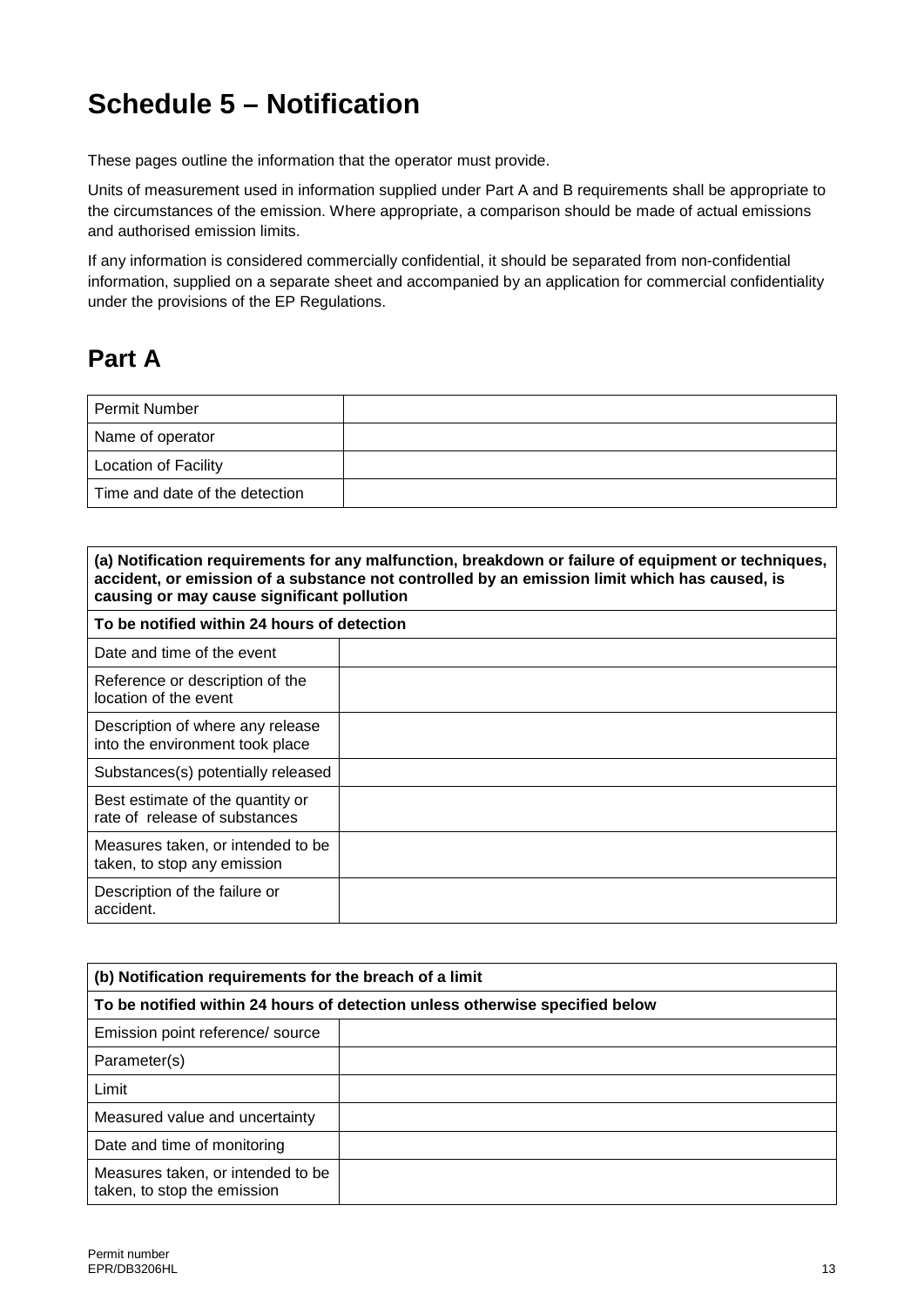| Time periods for notification following detection of a breach of a limit |                            |  |
|--------------------------------------------------------------------------|----------------------------|--|
| <b>Parameter</b>                                                         | <b>Notification period</b> |  |
|                                                                          |                            |  |
|                                                                          |                            |  |
|                                                                          |                            |  |

| (c) Notification requirements for the detection of any significant adverse environmental effect |  |  |
|-------------------------------------------------------------------------------------------------|--|--|
| To be notified within 24 hours of detection                                                     |  |  |
| Description of where the effect on<br>the environment was detected                              |  |  |
| Substances(s) detected                                                                          |  |  |
| Concentrations of substances<br>detected                                                        |  |  |
| Date of monitoring/sampling                                                                     |  |  |

## **Part B – to be submitted as soon as practicable**

| Any more accurate information on the matters for<br>notification under Part A.                                                                               |  |
|--------------------------------------------------------------------------------------------------------------------------------------------------------------|--|
| Measures taken, or intended to be taken, to prevent<br>a recurrence of the incident                                                                          |  |
| Measures taken, or intended to be taken, to rectify,<br>limit or prevent any pollution of the environment<br>which has been or may be caused by the emission |  |
| The dates of any unauthorised emissions from the<br>facility in the preceding 24 months.                                                                     |  |

| Name*       |  |
|-------------|--|
| <b>Post</b> |  |
| Signature   |  |
| <b>Date</b> |  |

\* authorised to sign on behalf of the operator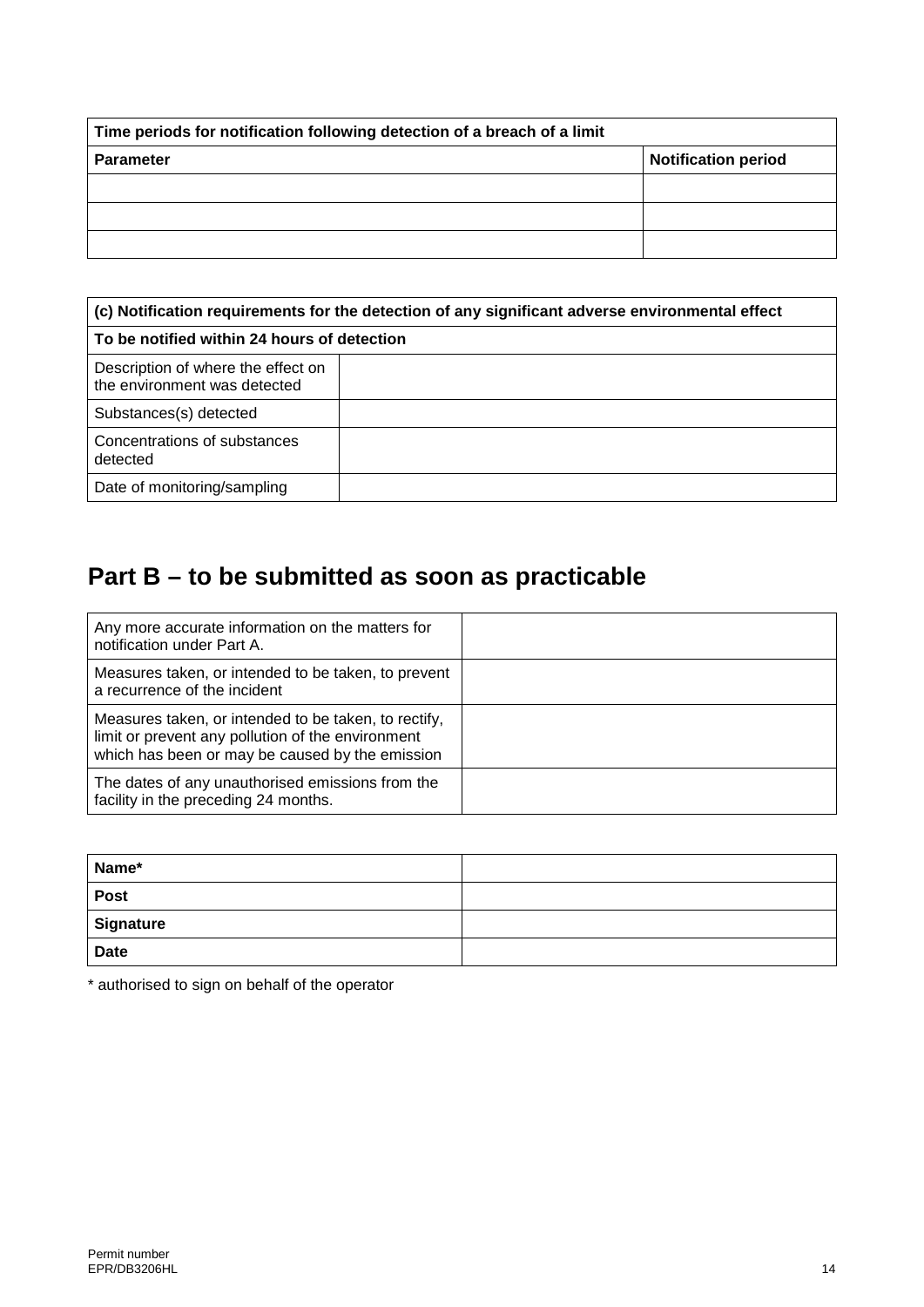## **Schedule 6 – Interpretation**

'accident' means an accident that may result in pollution.

'Annex I' means Annex I to Directive 2008/98/EC of the European Parliament and of the Council on waste.

'Annex II' means Annex II to Directive 2008/98/EC of the European Parliament and of the Council on waste.

'application' means the application for this permit, together with any additional information supplied by the operator as part of the application and any response to a notice served under Schedule 5 to the EP Regulations.

'authorised officer' means any person authorised by the Environment Agency under section 108(1) of The Environment Act 1995 to exercise, in accordance with the terms of any such authorisation, any power specified in section 108(4) of that Act.

'emissions of substances not controlled by emission limits' means emissions of substances to air, water or land from the activities, either from the emission points specified in schedule 3 or from other localised or diffuse sources, which are not controlled by an emission or background concentration limit.

'EP Regulations' means The Environmental Permitting (England and Wales) Regulations SI 2010 No.675 and words and expressions used in this permit which are also used in the Regulations have the same meanings as in those Regulations.

'groundwater' means all water, which is below the surface of the ground in the saturation zone and in direct contact with the ground or subsoil.

'List of Wastes' means the list of wastes established by Commission Decision [2000/532/EC](http://www.legislation.gov.uk/european/decision/2000/0532) replacing Decision [94/3/EC](http://www.legislation.gov.uk/european/decision/1994/0003) establishing a list of wastes pursuant to Article 1(a) of Council Directive [75/442/EEC](http://www.legislation.gov.uk/european/directive/1975/0442) on waste and Council Decision [94/904/EC](http://www.legislation.gov.uk/european/decision/1994/0904) establishing a list of hazardous waste pursuant to Article 1(4) of Council Directive [91/689/EEC](http://www.legislation.gov.uk/european/decision/1991/0689) on hazardous waste, as amended from time to time.

'inert waste' means waste that does not undergo any significant physical, chemical or biological transformations. Inert waste will not dissolve, burn or otherwise physically or chemically react, biodegrade or adversely affect other matter with which it comes into contact in a way likely to give rise to environmental pollution or harm human health. The total leachability and pollutant content of the waste and the ecotoxicity of the leachate must be insignificant, and in particular not endanger the quality of surface water and/or groundwater

'Phase' means a new area of the site where deposit commences that is a distinct stage from the rest of the site.

'quarter' means a calendar year quarter commencing on 1 January, 1 April, 1 July or 1 October.

'R' means a recovery operation provided for in Annex II to Directive 2008/98/EC of the European Parliament and of the Council on waste.

'Waste code' means the six digit code referable to a type of waste in accordance with the List of Wastes and in relation to hazardous waste, includes the asterisk.

'Waste Framework Directive' or 'WFD' means Waste Framework Directive 2008/98/EC of the European Parliament and of the Council on waste.

'year' means calendar year ending 31 December.